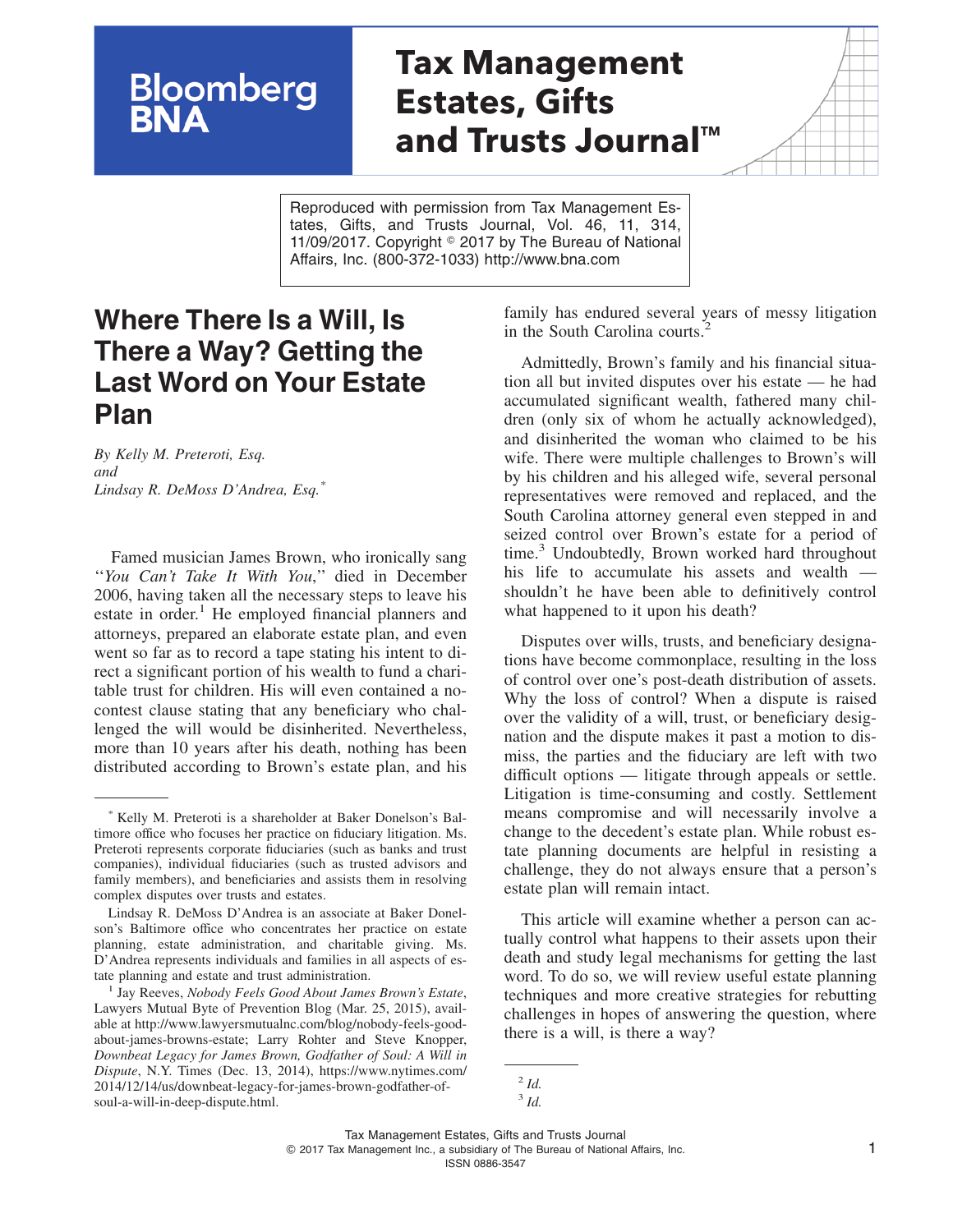### **TRADITIONAL ESTATE PLANNING TOOLS TO REBUT CHALLENGES**

Standard estate planning techniques, including the use of wills and trusts, involve methods to stave off challenges to estate planning documents. Many planners start with mechanisms to add face-value validity to the document, including attestation clauses and self-proving affidavits. An attestation clause, while not always a technical requirement for valid wills and trusts, is the declaration by the witnesses that the document was signed in the presence of the witnesses according to certain formalities. $4$  A self-proving affidavit is a form added to a will in which the testator and the witnesses to the will swear under oath that they have signed and witnessed the will according to applicable law, generally acknowledged by a notary public.5 These tools, while useful in supporting the validity of the document, do not prevent an ousted beneficiary from claiming forgery, fraud, undue influence, or asserting any other basis for challenging a will.

#### **In Terrorem Clauses**

One way estate planners try to actually prevent challenges is by using *in terrorem* clauses in wills and trusts. These ''no-contest'' clauses are meant to act as a disincentive to would-be challengers by reducing or eliminating the share of any beneficiary who contests the terms of the will or trust. In theory, if a beneficiary contests the will, the *in terrorem* clause is invoked and the challenger loses his or her share of the fiduciary estate. While this may sound like an effective tool, *in terrorem* clauses are often misused, misunderstood, and do not preclude an expensive and time-consuming challenge.

Some states do not recognize *in terrorem* clauses.<sup>6</sup> Some states enforce *in terrorem* clauses, unless the challenge is based on probable cause.<sup>7</sup> One state, Delaware, will recognize an *in terrorem* clause, unless the beneficiary is determined to have ''prevailed substantially."<sup>8</sup> However, if part of the goal of the decedent is to prevent his or her estate or trust from being depleted by litigation costs, an *in terrorem* clause will

likely be ineffective. This is because, no matter what the outcome, the litigation costs associated with the challenge will be borne by the fiduciary estate. Although the clause can be drafted to make clear that any costs associated with the challenge will be paid out of the challenging party's share, the problem of the fiduciary estate being depleted persists.

*In terrorem* clauses also do not ensure that the decedent's wishes remain intact because in the midst of a challenge, the parties could decide to settle. At that point, even if the clause would be legally enforceable, so long as all of the necessary parties agree, the clause could be ignored, the terms of the will or trust set aside, and a new distribution plan chosen by the settling parties put in place.<sup>9</sup>

In an effort to carry out the wishes of the decedent, some practitioners have turned to technology. With smart phones in virtually every home in America, creating video-taped signings to prove the validity of a will or trust is no longer cumbersome.<sup>10</sup> A videotaped signing serves as evidence of the circumstances in which the testator signed his will and can answer questions about the testator/settlor's cognition at the time of the execution. Video-taped signings, however, are not always the helpful evidence the maker of the video intends them to be. While a positive videotaped signing could be useful to refute arguments that the will or trust was signed under duress or that the testator or settlor lacked capacity at the time of the signing, they can also create fodder for would-be challengers and savvy lawyers. For example, if the alleged influencer is present or the video-taped signing is rehearsed or stopped and started, the challenger could use it to demonstrate that there was undue influence. Moreover, once you have the video (good or bad) it cannot be undone. If the video does not come out well and is destroyed, the evidence will likely be considered spoliated and the challenging party can request an adverse inference that the video would have been unfavorable to the proponent. As James Brown's estate saga demonstrates, even recording the testator's wishes does not ensure that those wishes will ultimately be carried out.

#### **Antemortem Probate**

A less available creative option is antemortem probate. Antemortem probate is a court proceeding in which an interested person petitions the court seeking

<sup>4</sup> *Attestation Clause*, Black's Law Dictionary (10th ed. 2014).

<sup>5</sup> *Affıdavit*, Black's Law Dictionary (10th ed. 2014).

<sup>6</sup> Fla. Stat. Ann. §732.517 (2017); Ind. Code Ann. §29-1-6-2 (2017).

<sup>7</sup> *See, e.g.,* Md. Code Ann., Est. & Trusts, §4-413 (West 2017). The Maryland statute is consistent with Uniform Probate Code §2-517, which provides that ''a provision in a will purporting to penalize an interested person for contesting the will or instituting other proceedings relating to the estate is unenforceable if probable cause exists for instituting proceedings.''

<sup>8</sup> Del. Code Ann. tit. 12, §3329(b)(2) (2017).

<sup>9</sup> While the Uniform Trust Code (UTC) requires that a nonjudicial settlement agreement (NJSA) not alter a material purpose of the trust, this provision does not necessarily preclude a modification to the trust's distributive terms. *See* UTC §111(c).

<sup>&</sup>lt;sup>10</sup> While easy to make, there certainly could be challenges to authenticity.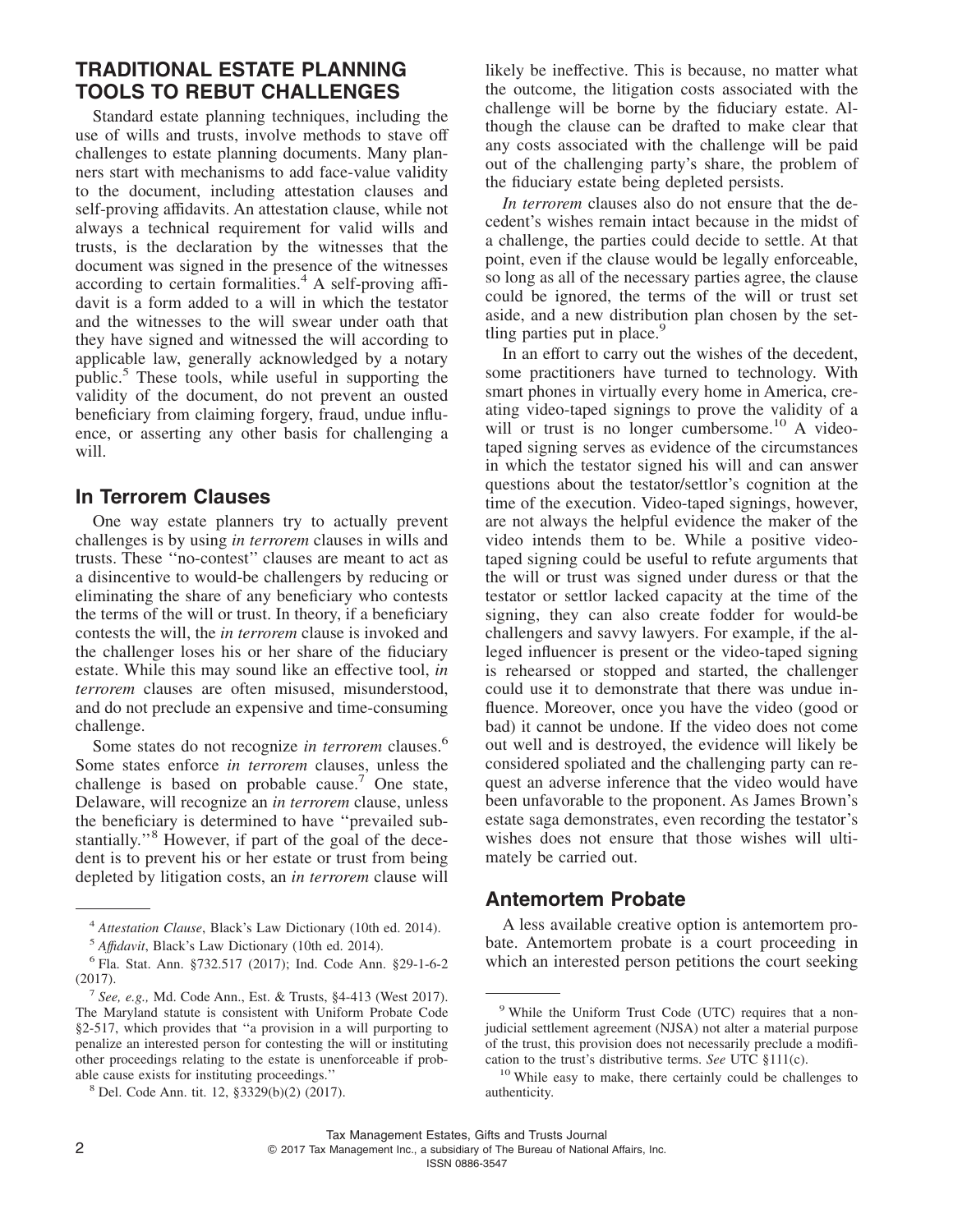a declaratory judgment that the testator's will is valid, *while the testator is alive*. In one jurisdiction, the proceeding is also available to the settlor or trustee of a trust.<sup>11</sup> In addition to the testator, the necessary parties to the proceeding include those persons who would be interested persons in a traditional probate proceeding, including the testator's spouse, children, heirs, personal representatives nominated in the will, and the legatees.<sup>12</sup> Virtual representation (which is the ability of a known person to represent and bind others such as minors and unborn heirs) is available in some jurisdictions.<sup>13</sup>

In these proceedings, after a full evidentiary hearing in which witnesses may be called, including the testator, the court declares that the planning document is valid and binding on all parties to the proceeding. Upon the testator's death, the will must be admitted to probate and is conclusively deemed proved (except to the extent modified or revoked after the date of the court's declaration).<sup>14</sup>

Only six jurisdictions — Alaska, Arkansas, New Hampshire, North Carolina, North Dakota, and Ohio — have enacted antemortem probate statutes, and each is somewhat different from the other.<sup>15</sup> In Alaska, Arkansas, and New Hampshire, for instance, a declaration of validity does not prevent the testator's subsequent revocation or modification of the will.<sup>16</sup> However, a later will is subject to challenge to the extent the modification of the will is inconsistent with the will having gone through antemortem probate. Conversely, in Ohio, North Dakota, and in some instances, North Carolina, the validated will cannot be revoked and no subsequent will or codicil is valid unless the revocation or modification is declared valid in a subsequent antemortem probate proceeding.<sup>17</sup>

Proponents of antemortem probate cite three significant benefits that are not available in traditional, postmortem probate. First, an antemortem probate prevents the filing of spurious will contests.<sup>18</sup>  $\hat{A}$  challenge to the will would be faced with a promptly filed

<sup>15</sup> Alaska Stat. Ann. §13.12.530, *et seq.*; Ark. Code Ann. §28- 40-201, *et seq.* (2017); N.H. Rev. Stat. Ann. §552:18; N.C. Gen. Stat. Ann. §28A-2B-1, *et seq.*; N.D. Cent. Code §30.1-08.1-01, *et seq.* (2017); Ohio Rev. Code Ann. §2107.081, *et seq.* (2017).

<sup>16</sup> Alaska Stat. Ann. §13.12.530; Ark. Code Ann. §28-40-203; N.H. Rev. Stat. Ann. §552:18(VIII).

<sup>17</sup> Ohio Rev. Code Ann. §2107.084; N.D. Cent. Code §30.1- 08.1-03 (2017); N.C. Gen. Stat. Ann. §28A-2B-4.

motion to dismiss based on the court's ruling in the antemortem probate proceeding. Second, antemortem probate resolves evidentiary problems relating to capacity, undue influence, and testamentary intent.<sup>19</sup> The best witness, the testator, is available to testify that the document is their will and reflects their testamentary desires, that they understand what the will says, and they signed it in the presence of the witnesses. Finally, antemortem probate ensures that the testator's plan remains intact.<sup>20</sup> This is perhaps the most important benefit to using antemortem probate — the testator can achieve certainty of testamentary disposition.

While at first glance, this may seem like a solution to the problem of controlling the post-death disposition of assets, there are some disadvantages. First, the testator must sacrifice privacy of his estate plan and make the details of his estate plan known to his family before his death. $^{21}$  Many clients like to keep their estate plans private until they die out of fear that their wishes could create or exacerbate existing tensions and upset family dynamics. Indeed, a desire to keep things ''secret'' is what causes much of the litigation over trusts and estates. However, in order to obtain a judgment, the testator must disclose the details of his will to each person interested in the proceeding.

Second, antemortem probate creates costly litigation that could ultimately be unnecessary.<sup>22</sup> Indeed, while there may be concerns by the testator that his or her estate plan will be challenged, that challenge may never actually occur. In that instance, acting preemptively would be a waste of time and money.

Third, people's desires regarding the disposition of their assets change over time. Part of the benefit of a will (as opposed to an irrevocable trust) is that the will can be changed. But, to have the same effect as the validated will, any subsequent changes to the will must go through an antemortem probate proceeding. Not only does this increase the costs associated with antemortem probate, but the need for a subsequent proceeding could act as a deterrent and result in the testator's true desires not being reflected in his or her will.

Finally, this is not a generally available remedy. $2<sup>3</sup>$ If you are not domiciled in, or do not own property in, one of the six jurisdictions that have enacted antemortem probate legislation, you are simply out of

<sup>11</sup> Alaska Stat. Ann. §13.12.535 (2017).

<sup>12</sup> *See, e.g., id.* at §13.12.565.

<sup>13</sup> *See, e.g.,* Alaska Stat. Ann. §13.06.120; N.C. Gen. Stat. Ann. §28A-2-7 (2017).

<sup>14</sup> *See, e.g.,* Alaska Stat. Ann. §13.12.555; N.H. Rev. Stat. Ann. §552:18 (2017).

<sup>18</sup> Gerry W. Beyer, *Ante-Mortem Probate — The Definitive Will Contest Prevention Technique*, 23 ACTEC Notes 83 (1997).

<sup>19</sup> *Id.*

<sup>20</sup> *Id.*

<sup>21</sup> Katherine M. Arango, *Trial and Heirs: Antemortem Probate for the Changing American Family*, 81 Brook. L. Rev. 779 (2016). <sup>22</sup> *Id.*

<sup>23</sup> *Id.*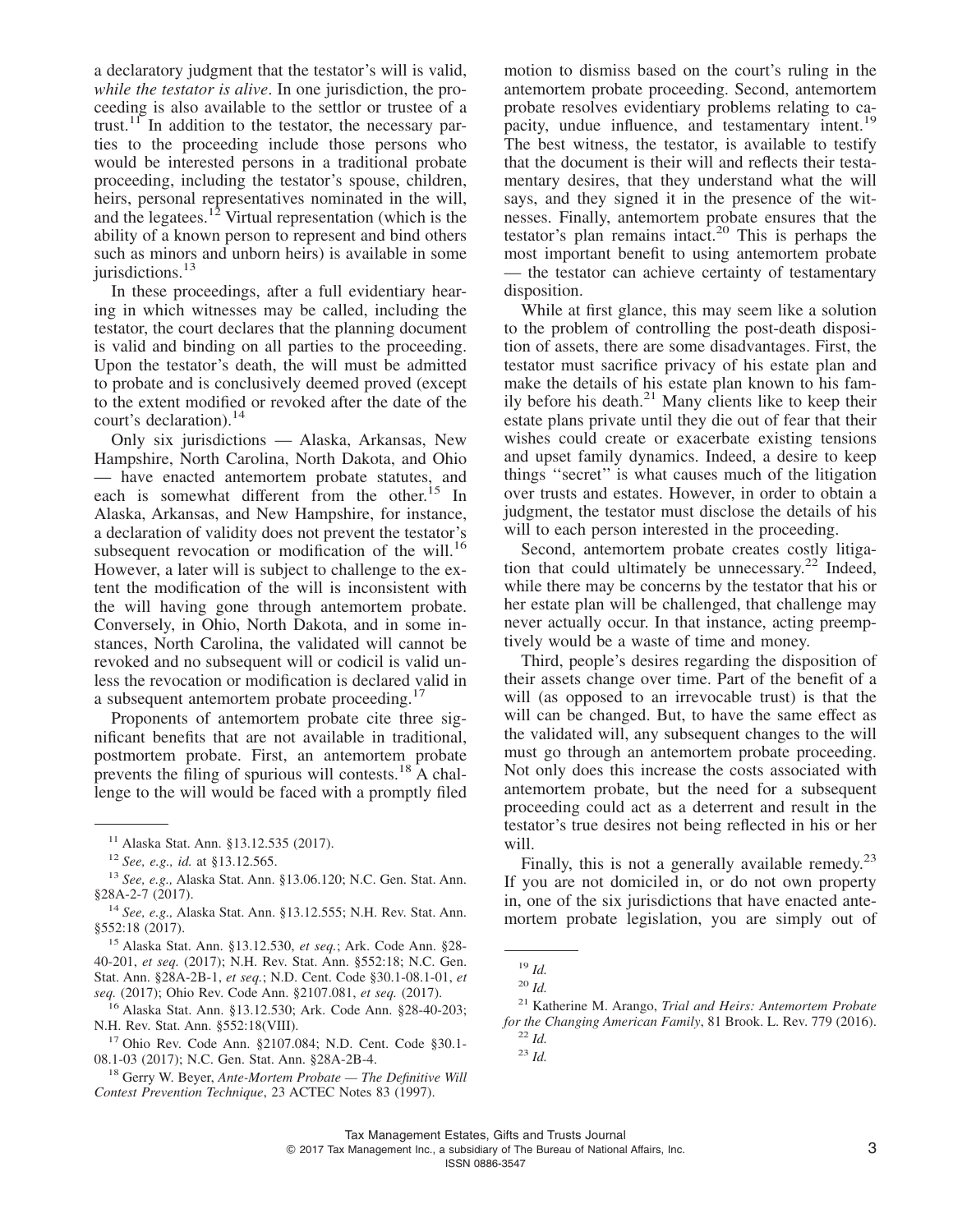luck.<sup>24</sup> However, some states offer a viable alternative to antemortem probate through the state's declaratory judgment act. A declaratory judgment can be used to settle a justiciable controversy by affording relief from uncertainty regarding the rights, status, and other legal relations of the parties to the proceeding.<sup>25</sup> Like antemortem probate, when declaratory relief is sought, any person who has an interest that would be affected by the declaration must be a party to the proceeding.26 Some courts have permitted the use of declaratory judgment statutes to determine the validity of a testator's will, before death, where there is a justiciable conflict, $27$  while other courts, finding that no justiciable conflict exists, have declined to do so. $^{28}$ 

While declaratory relief, where available, is a useful tool to prevent post-death disputes, there may be another technique available to clients who want to avoid the expense and adversarial nature of a contested court proceeding. With so many clients exploring the use of trusts as the principal vehicle of their estate plan, a better and more widely available option for clients wanting to get the last word on their estate plan could be using an NJSA *before death* to establish the validity of their trust agreement and reduce the risk of postmortem challenges.

#### **The Antemortem NJSA?**

Most states have enacted the UTC or another form of statutory trust law, and 38 states have enacted a statute permitting the use of NJSAs.<sup>29</sup> An NJSA is a binding agreement between interested persons with

<sup>25</sup> *See, e.g.,* Md. Code Ann., Cts. & Jud. Proc. §3-402; Uniform Declaratory Judgments Act, Section 1 (amended 1922).

respect to a trust.<sup>30</sup> NJSAs must be consistent with the material purposes of the trust and may include only those terms and conditions that could be properly approved by the court. The UTC does not recite an exhaustive list of all the matters that can be resolved by an NJSA, but examples include: (1) interpretation or construction of the terms of the trust, (2) approval of a trustee's report or accounting, (3) direction to a trustee to refrain from performing a particular act or the grant to a trustee of any necessary or desirable power, (4) resignation or appointment of a trustee and the determination of a trustee's compensation, (5) transfer of a trust's principal place of administration, and (6) liability of a trustee for an action relating to the trust.<sup>31</sup>

Virtual representation applies to an NJSA, so that the interests of an interested person who is a minor, or who is unborn, unknown, or incapacitated can be adequately represented.<sup>32</sup> While the UTC certainly recognizes that a court may intervene in the administration of a trust if the court's jurisdiction is invoked, it also encourages resolution of disputes by nonjudicial means.<sup>33</sup> Indeed, the purpose of UTC §111 is to facilitate the making of NJSAs by giving the agreements the same effect as if approved by a court.<sup>34</sup> This raises the question — if an NJSA has the same effect as an agreement approved by the court, can an NJSA be used to bind the parties to the agreement in the same manner as a declaratory judgment in an antemortem probate proceeding?

While the answer to this question is not entirely clear, using an NJSA to establish the validity of a trust agreement prior to the settlor's death is certainly more innocuous than other permissible NJSA uses. For example, in some cases, an NJSA is used to modify the terms of a trust to provide for a different distribution than the settlor intended, grant a beneficiary a power of appointment, or transfer the situs of a trust. $35$  Given that a court could certainly determine whether or not a trust agreement is a valid document, an NJSA that makes the same determination by agreement would not overstep the court's authority.

Furthermore, an agreement between interested parties that the trust is valid cannot possibly violate a ma-

<sup>24</sup> *See* Ark. Code Ann. §28-40-202(a) (''Any person who executes a will disposing of all or part of an estate *located in Arkansas* may institute an action. . .''); N.H. Rev. Stat. Ann. §552:18 (''. . . the individual must be domiciled in this state or own real property located in this state.''); N.C. Gen. Stat. Ann. §28A-2B-1(a) (''Any petitioner who is a resident of North Carolina and who has executed a will or codicil. . ."); N.D. Cent. Code §30.1-08.1-01 (''Any person who executes a will disposing of the person's estate in accordance with this title. . .''); Ohio Rev. Code Ann. §2107.081 (''A person who executes a will allegedly in conformity with the laws of this state may file a complaint in the probate court of the county in which the person is domiciled if the person is domiciled in this state or in the probate court of the county in which any of the person's real property is located if the person is not domiciled in this state. . .''). *But see* Alaska Stat. §13.12.540, which does not explicitly require a nexus to the jurisdiction through domicile or property ownership, and permits venue for a petition of a testator not domiciled in the state in any judicial district.

<sup>26</sup> *See, e.g.,* Md. Code Ann., Cts. & Jud. Proc. §3-405.

<sup>27</sup> *See, e.g., In re Mampe*, 932 A.2d 954 (Pa. 2007).

<sup>28</sup> *See, e.g., Burcham v. Burcham*, 1 P.3d 756 (Colo. 2000).

<sup>29</sup> Linda Kotis, *Nonjudicial Settlement Agreements: Your Irrevocable Trust is Not Set in Stone*, 31 Prob. & Prop. No. 2 (Mar./

Apr. 2017).

<sup>30</sup> UTC §111 (amended 2010).

<sup>31</sup> *Id.*

<sup>32</sup> *See, e.g.,* Md. Code Ann., Est. & Trusts §14.5-301, *et seq.* If there are concerns regarding the scope of the agreement or the virtual representation, an interested person may request the court to approve an NJSA to resolve such concerns. Md. Code Ann., Est. & Trusts §14.5-111(e).

<sup>33</sup> UTC §111, comment.

<sup>34</sup> *Id.*

<sup>35</sup> *See, e.g.,* Md. Code Ann., Est. & Trusts §14.5-111(e).